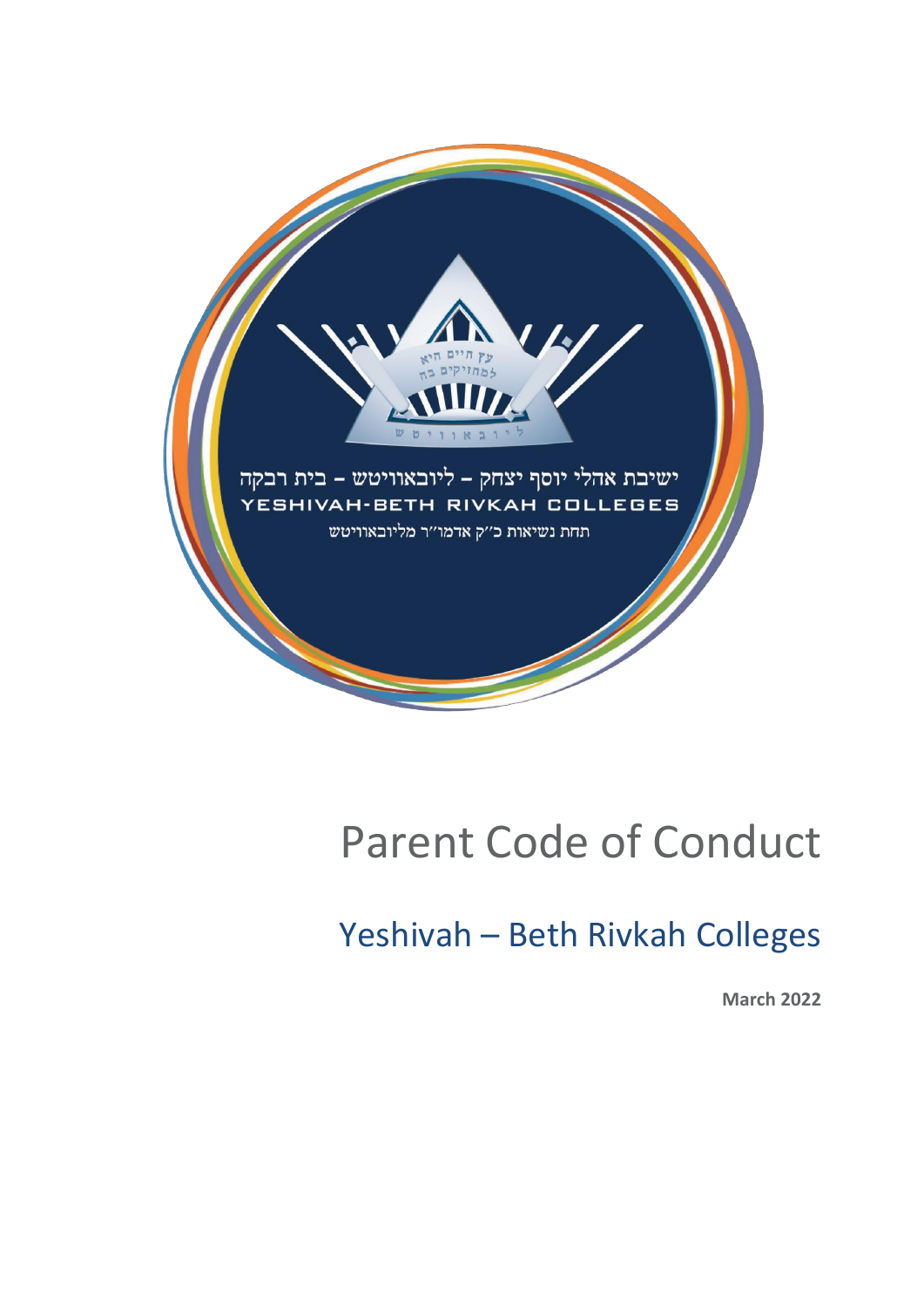### Table of Contents

| 2. |                                                                                  |  |
|----|----------------------------------------------------------------------------------|--|
|    |                                                                                  |  |
| 4. | <b>COMMUNICATION AND INTERACTION WITH STAFF AND OTHER PARENTS AND STUDENTS 5</b> |  |
| 5. |                                                                                  |  |
|    |                                                                                  |  |
| 7. |                                                                                  |  |
|    |                                                                                  |  |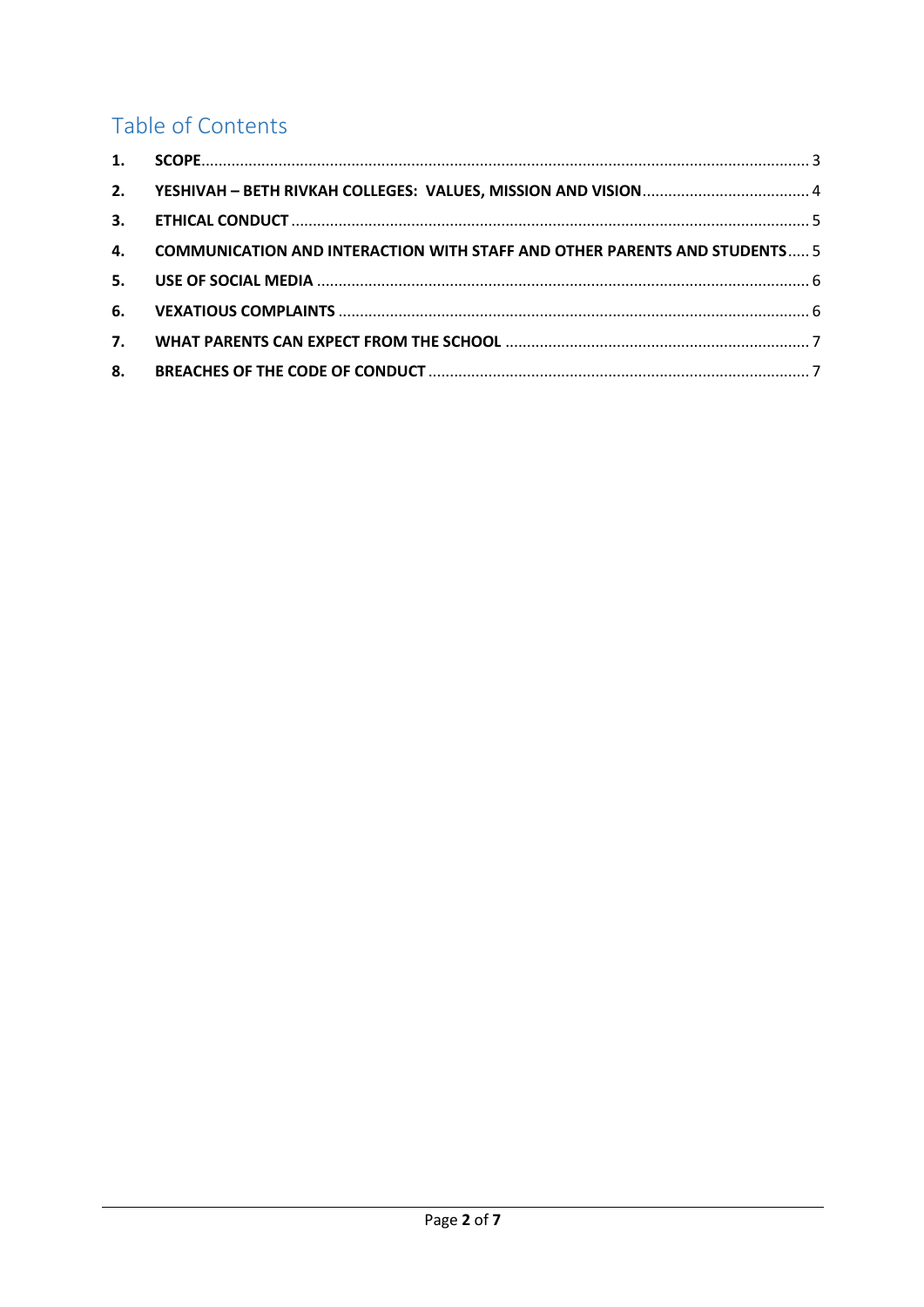#### <span id="page-2-0"></span>**1. SCOPE**

This Parent Code of Conduct helps to maintain an environment of respect and safety throughout the school. All members of the school community have a right to an environment free from harassment and to converse comfortably in a positive and co-operativemanner.

At Yeshivah - Beth Rivkah Colleges (the school) we aim to graduate students who are literate and learned in Jewish Studies, who are able to take their places as fully contributing members to their Jewish community and to Am Yisrael as well as the broader Australian community. We believe our partnership with parents of students at the school contributes to the high standard of education we are able to offer students, in accordance with Halacha and our Chabad Chassidic ethos and practice. Our shared values and an understanding of behaviours enable our community to work together in a positive manner.

This Parent Code of Conduct outlines the way in which the school requires all adults including but not limited to parents, guardians, grandparents, extended family members, all identified in the policy as 'parents', to conduct themselves. This includes when on or off the school campuses, or whilst participating at in-school activities or out of school events, and includes communicating with members of our school community, including students, staff and parents, or others who are not involved in the school community. Inappropriate conduct or communication in any of these circumstances constitute a breach of this policy.

The Parent Code of Conduct also asks parents to respect school rules, policies and religious ethos, and not to conduct themselves in a manner which will bring the school into disrepute, by ensuring adherence by their children whilst attending Yeshivah and/or Beth Rivkah Colleges.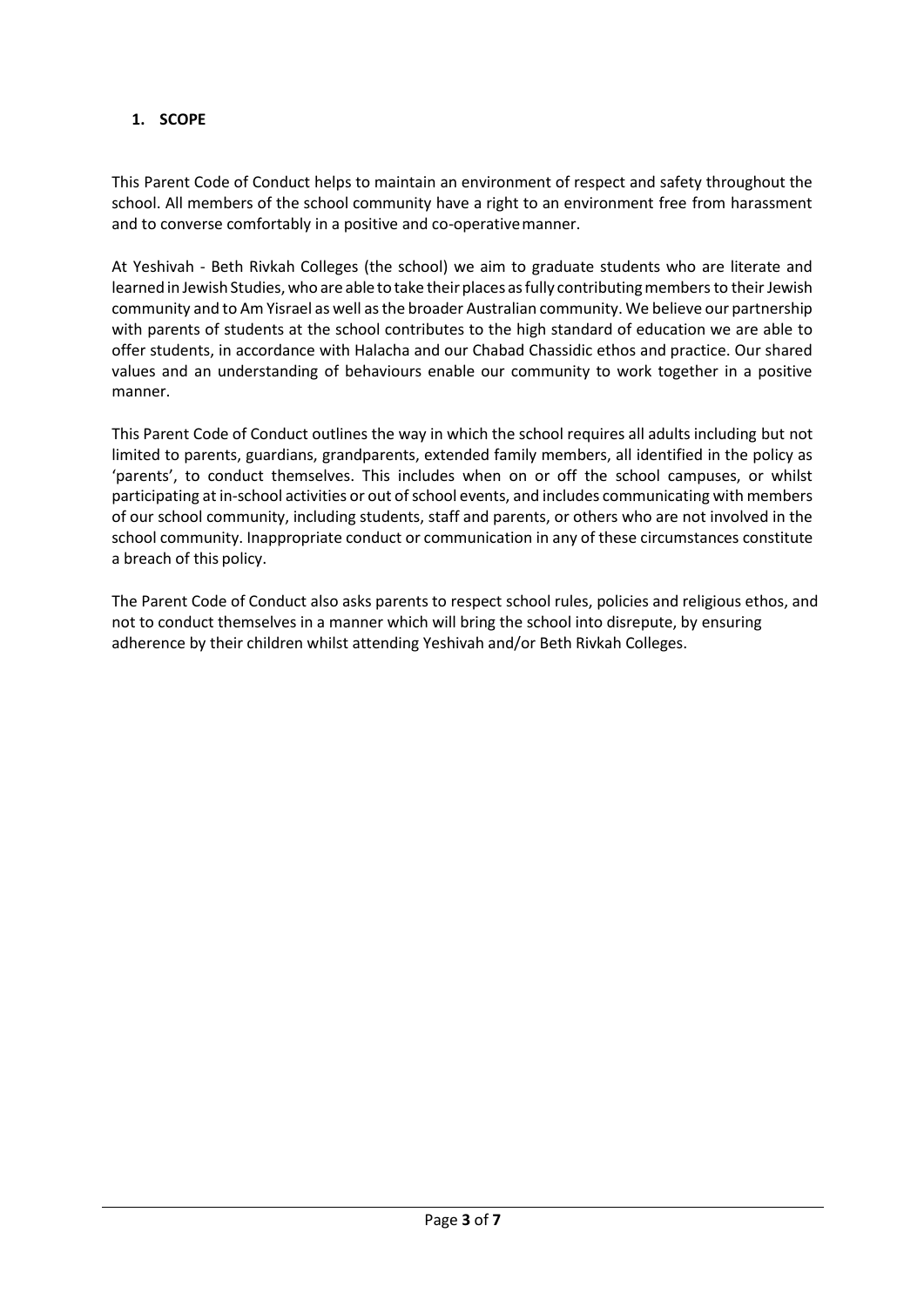#### <span id="page-3-0"></span>**2. YESHIVAH – BETH RIVKAH COLLEGES: VALUES, MISSION AND VISION**

#### **Our School Values:**

Yeshivah – Beth Rivkah students will be inspired with:

#### **Ahavas Yisroel:** to

- $\triangleright$  Love and have concern for others
- $\triangleright$  Give to others

#### **Pride in being Jewish:** to

- $\triangleright$  Be G-d fearing
- $\triangleright$  Be inspired by the Rebbe and his teachings
- ➢ Feel a personal connection to Hashem
- ➢ Be Torah-committed
- $\triangleright$  Love their Torah studies, especially Chabad Chassidus

#### **Respect:** to

- $\triangleright$  Be welcoming
- $\triangleright$  Have respect for themselves, others and the environment
- ➢ Be mentschen

#### **Striving for excellence:** to

- ➢ Demonstrate persistent commitment to learning
- $\triangleright$  Pursue the highest quality education
- $\triangleright$  Fulfil their potential

#### **Empowerment:** to

- $\triangleright$  Take risks
- ➢ Demonstrate initiative
- $\triangleright$  Think positively to engender positive results (tracht gut vet zein gut)
- $\triangleright$  Encourage themselves and others
- $\triangleright$  Engage in lifelong learning

#### **Our School Mission:**

To refine each student's character, to foster a passion for Judaism inspired by Chabad Chassidus and to produce outstanding academic and personal results in all endeavours.

#### **Our School Vision:**

To provide an affordable, high-quality, Jewish education so our students can succeed in all spheres of their lives and positively impact the world.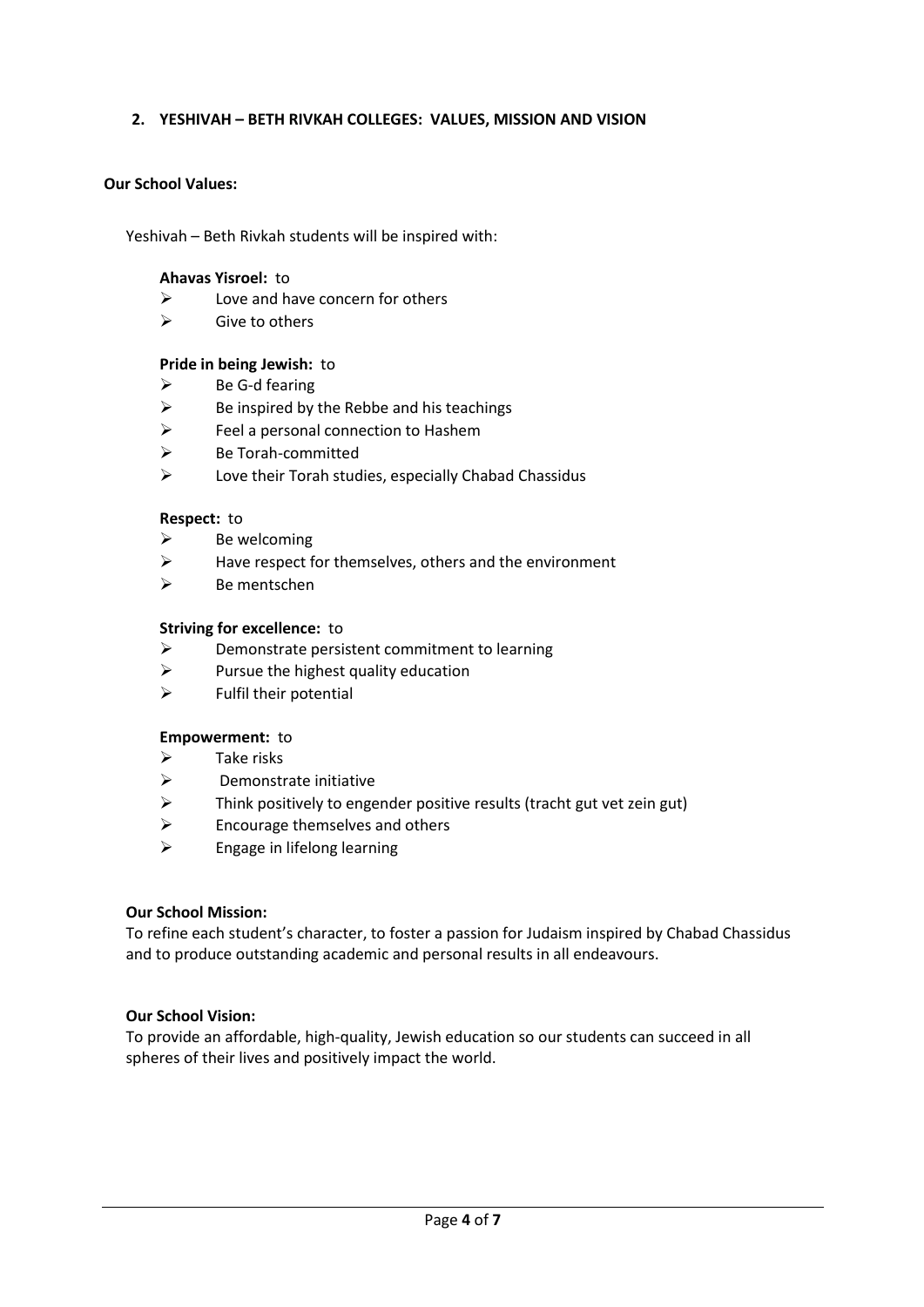#### <span id="page-4-0"></span>**3. ETHICAL CONDUCT**

- Parents must refrain from engaging in gossip, or malicious or judgemental communication, either directly or online, and ensure that anything they say about others is fair and truthful.
- Parents must refrain from actions and behaviour that constitutes bullying, harassment, discrimination or vilification.
- Parents must refrain from offensive, insulting or derogatory language or conduct.
- At school or at any school related event parents should dress appropriately (respectfully), not smoke on school grounds or within four metres of any entrance (Victorian Law), not possess alcohol on school grounds unless the event has been sanctioned by the school leadership.
- Parents must show proper care and regard for school property, the property of others and for occupational health and safety concerns.

#### <span id="page-4-1"></span>**4. COMMUNICATION AND INTERACTION WITH STAFF AND OTHER PARENTS AND STUDENTS**

Written and spoken communication to any other person in the school community should be courteous and respectful.

- Parents must interact civilly and with respect, with staff, students and other parents at all times, whether in or out of the school environment.
- Parents must not use abusive language, raise their voice, insult or engage in violent behaviour to anyone on school grounds or at any school related event.
- Parents must not discipline or raise their voice or get involved in verbal altercations with another parent or child under any circumstances.
- Parents must advise the school of areas of potential conflict, such as parenting and family court orders in accordance with relevant laws.

Parents must respect the privacy of students, parents, staff, contractors and volunteers in the school community.

- Parents must not take a photo or video recording of an individual student (other than their own children), staff member or parent without their consent.
- Parents must not post a photo or video recording of a student (other than their own children), staff member or parent on social media without consent.
- Parents must not intimidate, undermine, threaten, bully or harass any student, parent or staff member or disclose the personal details of a staff member, a student or parent to another person without consent.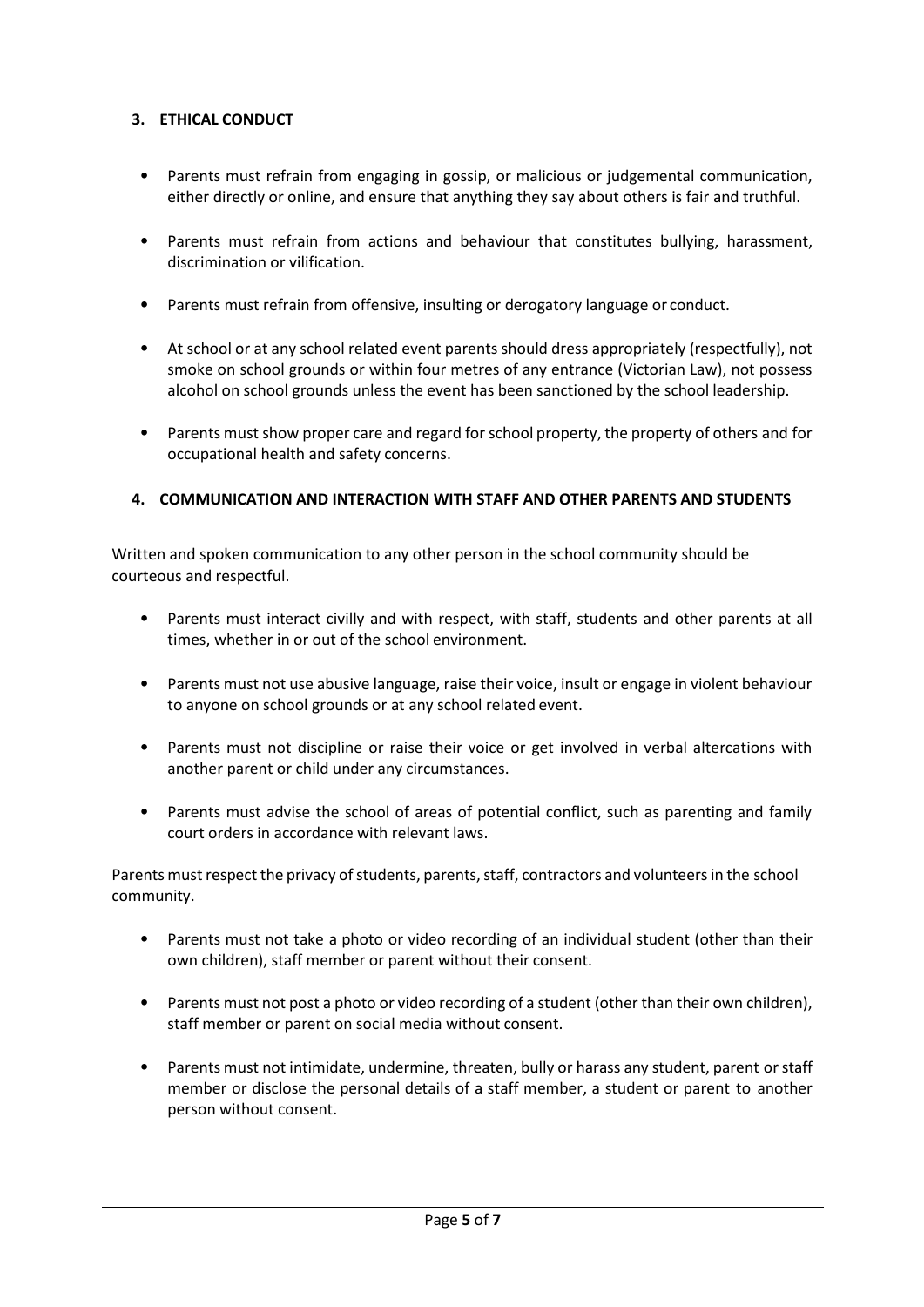#### <span id="page-5-0"></span>**5. USE OF SOCIAL MEDIA**

Despite the range of positive uses of social media, parents should recognise that there are also a number of ethical and legal issues associated with its use. Parents should be aware that there are a number of potential legal liabilities that may arise, particularly in relation to issues related to reputational damage and defamation.

Parents can ensure they abide by the laws and the school's expectations of its parents by complying with the following:

- The school, its staff and members of its community should not be mentioned or discussed in a defamatory way. When using social media, it is expected that parents are respectful to staff and students as well as other parents.
- Social media should not be used as a means to voice grievances about theschool.
- Photographs of students in school uniform represent the school and its students, and should not be posted if they have the potential to bring negative connotations towards the school or its staff and students.
- Parents should not allow their children to engage in behaviours which do not reflect the school values and ethos, even outside of school hours, especially whilst in uniform. E.g. non-kosher food/establishments. Whilst in uniform, in or out of the school environment, students are reflecting the values and ethos of our school. As such, the uniform must be worn in the correct manner at all times.
- Photographs containing other students should not be posted without the express consent of the other child and the child's parents.
- The confidential information of parents, staff and students should not be given to other people without their express consent.

#### <span id="page-5-1"></span>**6. VEXATIOUS COMPLAINTS**

A vexatious complaint is a written or verbal report, or repeated written or verbal reports, of alleged improper conduct made to an authority where there is a demonstrable absence of reasonable grounds for suspecting the improper conduct and the report is made to cause distress.

These vexatious complaints will be considered a breach of the code and the school authorities will take appropriate action against those making the complaints.

Any legitimate complaints, should be made immediately to the School directly, the Board via our Grievance Policy, or relevant regulatory body.